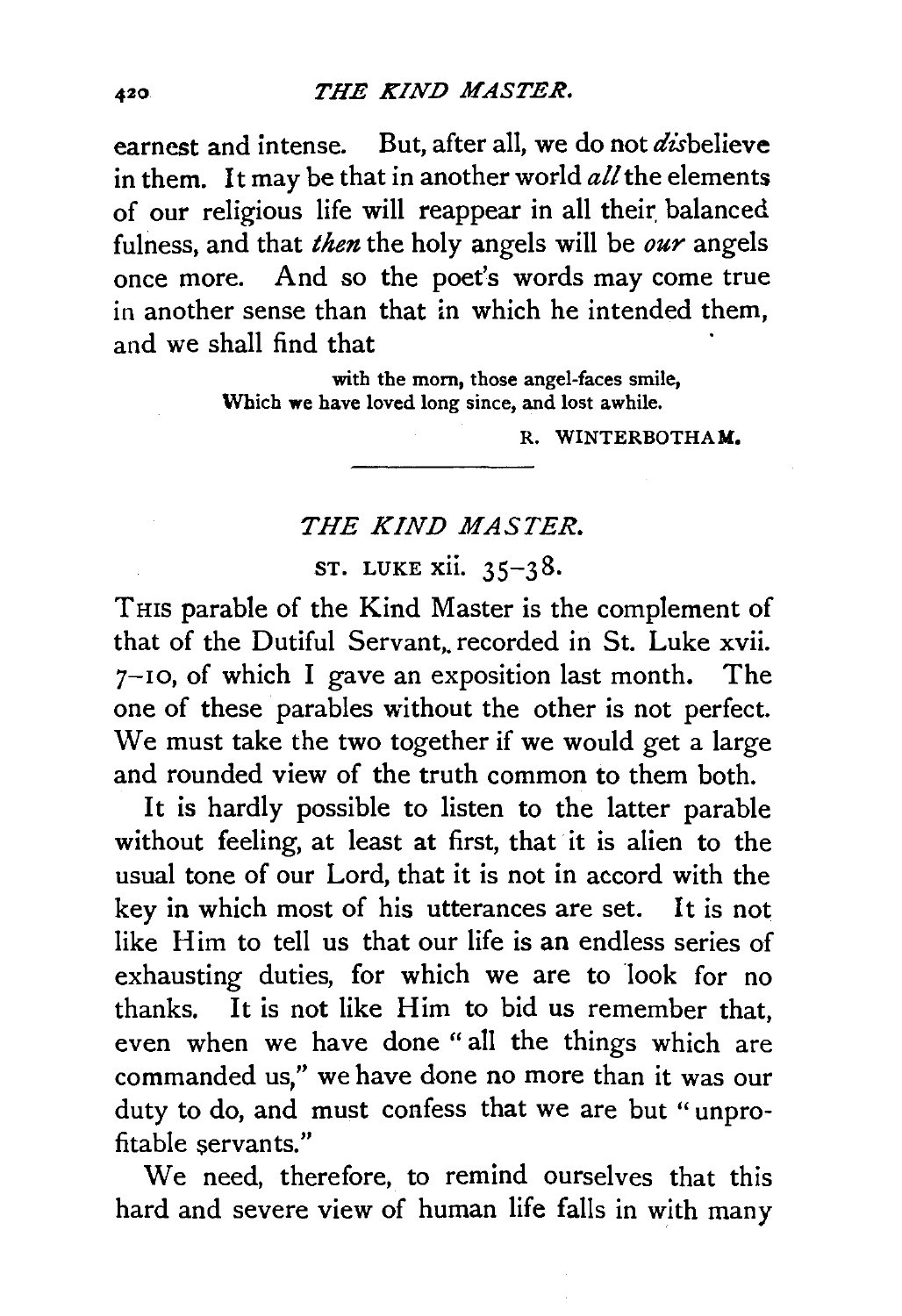of the facts of human experience—that it fairly represents the lot of myriads ; for there are myriads among us whose life is mere labour and endurance, with no love, no cordial approbation, to brighten it. We need to reflect that this view of life as *duty* is very bracing to weak and tender minds, very stimulating to the strong and brave, and supplies a most wholesome rebuke to those who value religion mainly, if not solely, for *the comfort* it supplies. And, above all, we need to remember that this view of human life, though it be very true and wholesome so far as it goes, is not, and does not profess to be, a complete view. It by no means follows that, because we call ourselves unprofitable servants, God will call us unprofitable ; He may call us "good and faithful servants." Because we say modestly and humbly, " We have only done that which it was our duty to do," it by no means follows that God will not think that, in doing our duty, we have done much. Because we do our duty "not looking for reward," it by no means follows that we shall have no reward. On the contrary, we know that the less we think of ourselves, the more God thinks of us; the less we care for reward, the greater our reward ; the more dutiful and lowly our spirit, the more highly we shall be exalted.

We must not expect to find the whole truth in any one parable, however beautiful it may be. We must compare parable with parable. And no sooner do we compare the parable of the Dutiful Servant with that of the Kind Master than our conceptions of God's relation to us, and of our relation to Him, are enlarged and rendered more complete. For if the one teaches us how to think of ourselves, the other teaches us how God thinks of us, when we do that which it is our duty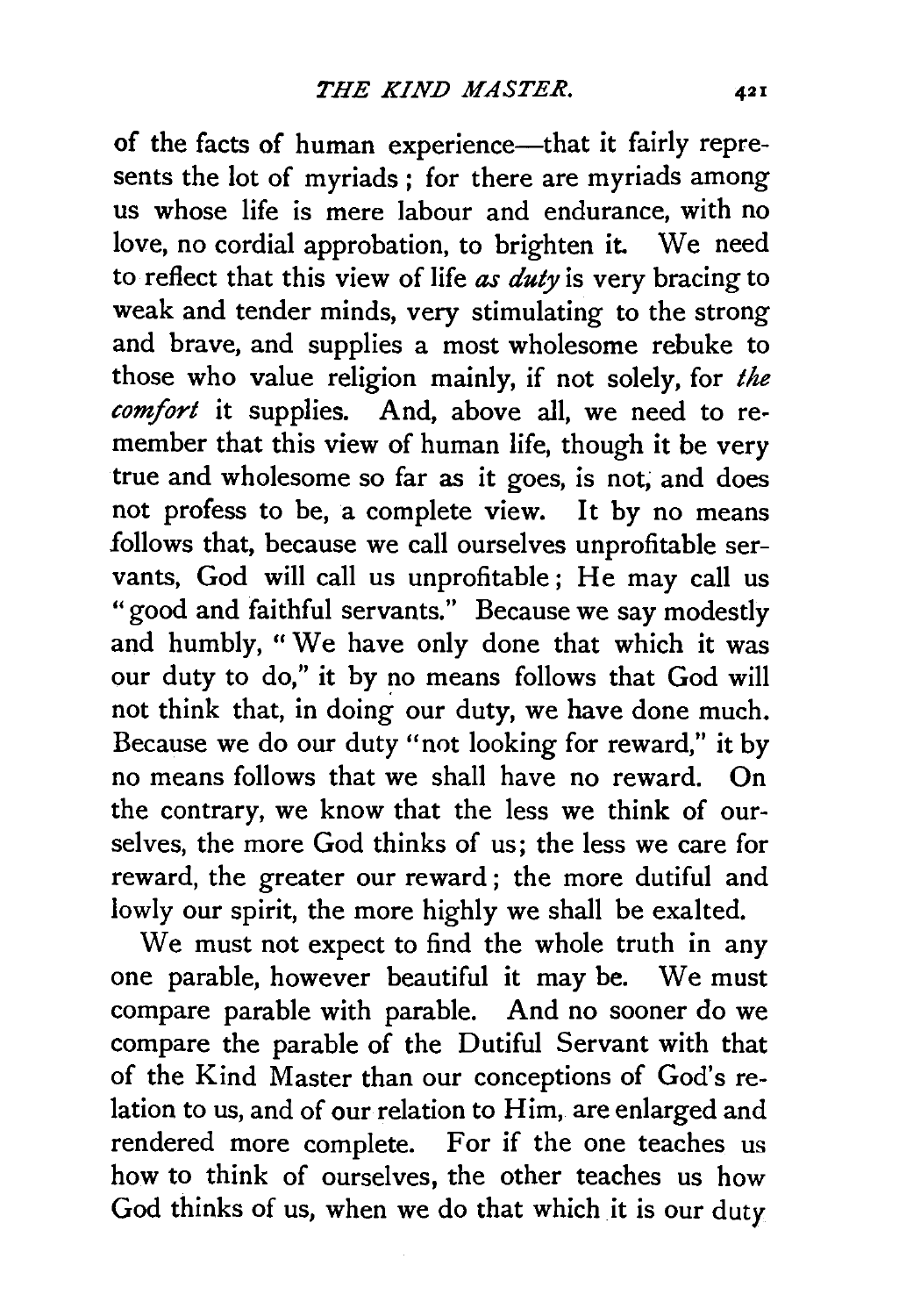to do. · While the one sets forth the diligence and lowliness of the servant, the other sets forth the friendliness and bounty of the Master. As we have studied the one parable, then, let us also study the other.

And, first, let us glance at the form of the parable. The form of it is this. A certain Oriental gentleman, or " lord," has gone to the wedding of a friend. The festivities connected with an Eastern marriage were spread over many days, a week at least, sometimes a month. All the friends of the family were expected to put in an appearance, but only a select few remained to the end. The rest might come and go at any hour, on any day, that suited their convenience or pleasure. So that when *this* Hebrew gentleman went to his friend's wedding, his servants could not tell to an hour, or to a watch, or even to a day, when he would return. But, however long he delayed his coming, they kept a keen look-out for him. When night fell, instead of barring up the house and retiring to rest, they girt up their long outer robes, that they might be ready to run out at any instant to greet him ; they kindled their lamps, that they might run safely, as well as swiftly, on his errands. They even prepared a table for him ; for, though he was coming from a feast, he may have had to ride far and long, and, in any case, a little fruit and a cup of pure water or of generous wine might be very acceptable to him. In this posture, with these preparations, they await his coming. And when he comes, he is so pleased with their fidelity and thoughtfulness that, instead of sitting down to meat or hastening to his couch, he girds up his loins, bids his servants sit down to the very banquet they had prepared for him, and comes forth from his chamber to wait upon them.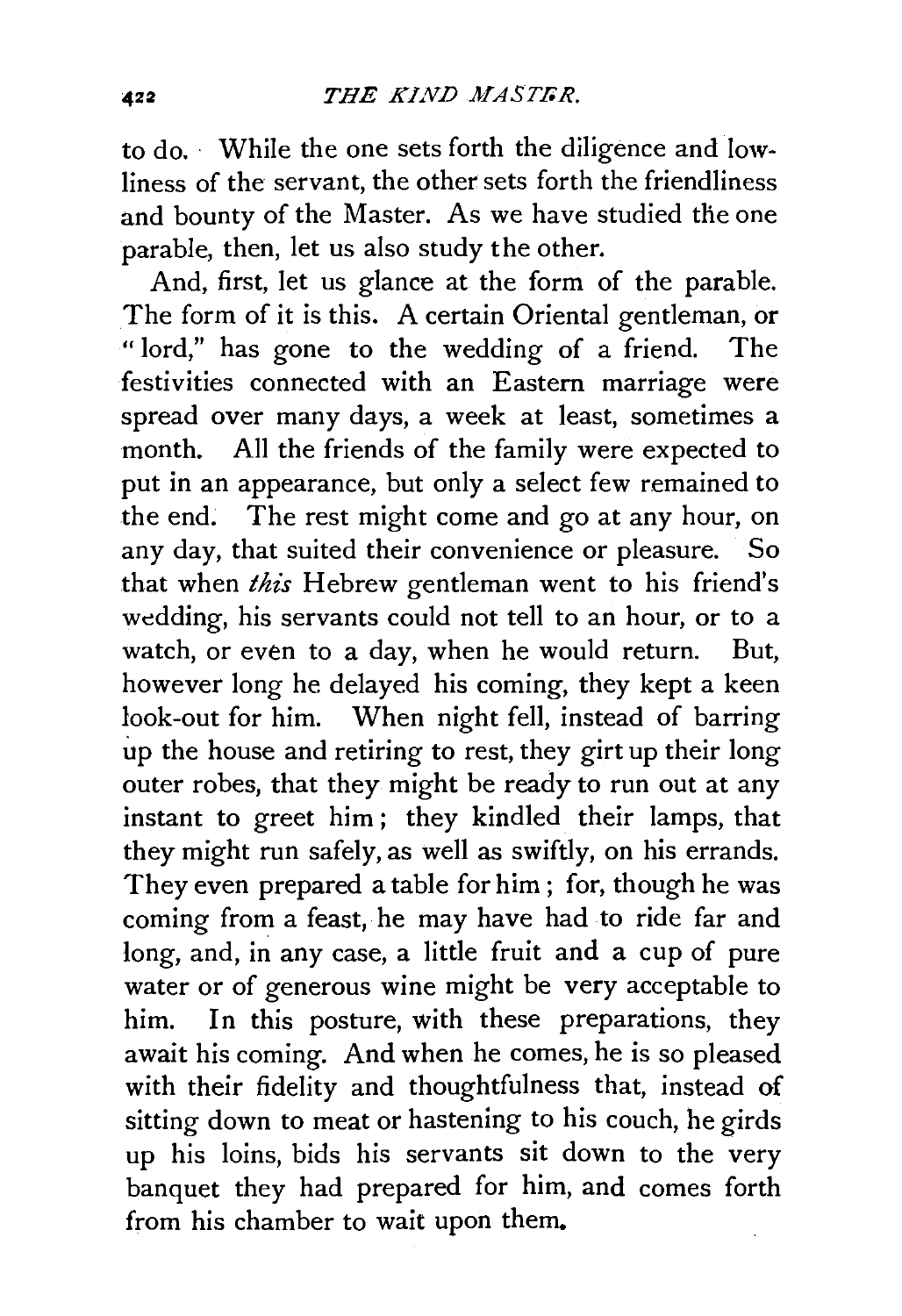The contrast between these two parables is plain and obvious. *This* parable is as winning and friendly and gracious in its tone, as *that* is hard and cold and stern. *There* we have a master who, when his weary servants come in from ploughing the field and tending the cattle, bids them gird themselves and serve him ; while *here* we have a master who, though he has just come off a journey, girds himself, invites his servants to his own table, and serves them with his own hands. . And, perhaps, we best enter into the spirit of both parables, if we take the one to set forth God, our Master, as dutiful men, such as the better Pharisees, conceived Him to be; and take the other to set forth God as He is in Himself, as Jesus knew Him to be: $$ the best men of that time thinking of Him as a just but austere Master, Jesus knowing Him to be the Friend and Father of men. Or, possibly, we may enter into the spirit of these parables if we take the one as setting forth our life in *this world,* and the other, as depicting our life in *the world to come. Here,* though God does indeed most truly minister to us every moment that we breathe, his kindness is in much veiled from us, and our life appears a succession of difficult and arduous duties which leave but little room for rest. *There,* while we may have still more arduous and difficult duties to discharge, the kindness of God our Saviour will become more and more manifest to us; we shall see and feel that He is always ministering to us, always giving us the strength we need for duty, and so making duty itself our delight.

But these are only conjectural and fanciful interpretations of the Scripture before us, and from these we must turn to the main, and plain, lessons it is de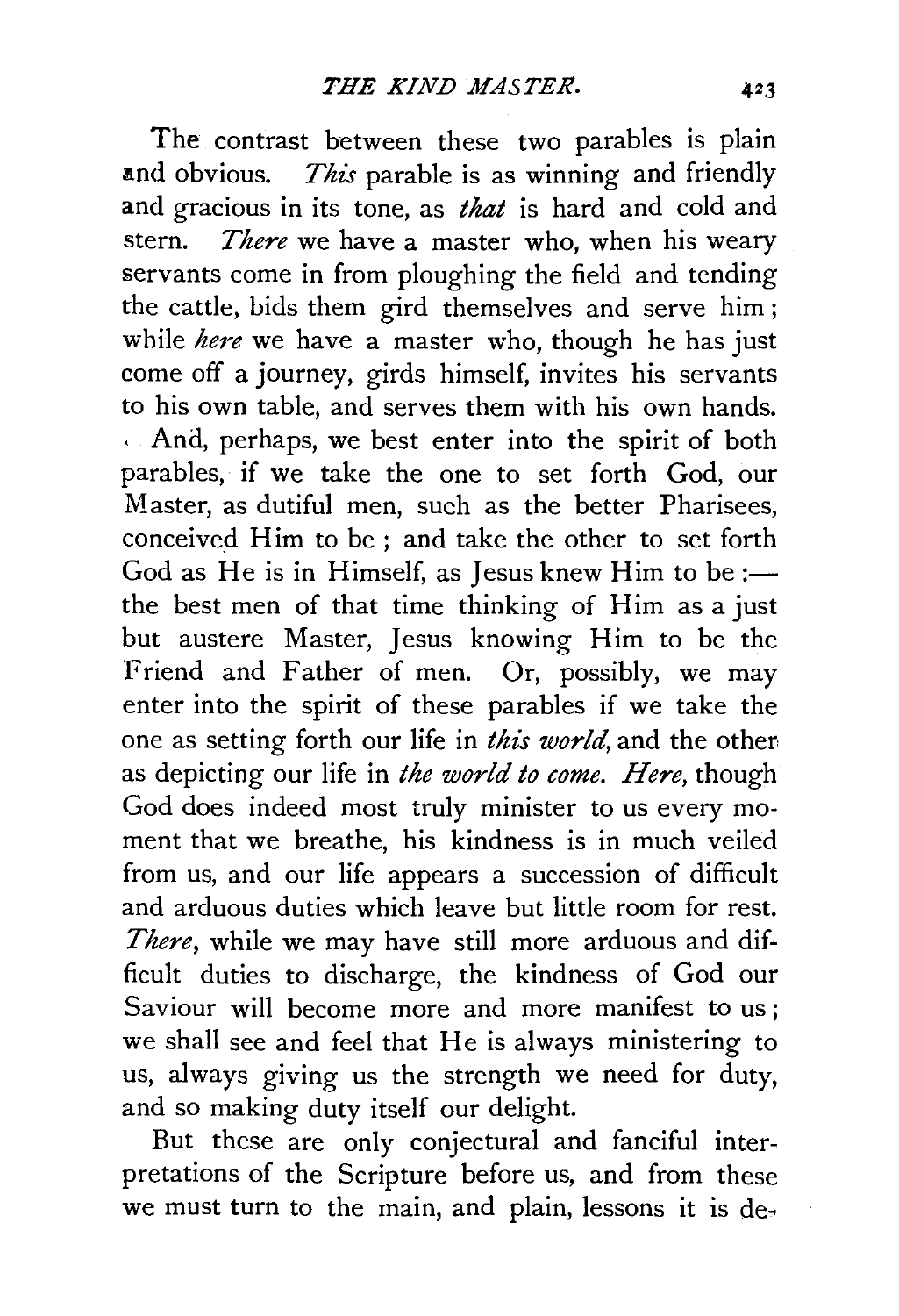signed to enforce. The two main points of the parable are *the watchfulness of the servants* and *the kindness*  of *their master.* They wait for him ; he waits on them. They watch for his coming ; and, when he comes, he makes them sit down at the table they had spread for him, and serves them with generous and kindly hands. What does the watchfulness of the servants symbolize ? and what the bountiful and friendly kindness of the master ?

The answer to the first of these questions is too plain to be missed. As the servants of the parable waited for the coming of their master, so we are to wait for the coming of our Master. The second advent of Christ is the great and special promise of the New Testament, as his first advent was the great and distinctive promise of the Old Testament. And we are taught again and again, both in the parables of our Lord and in the Letters of his apostles, to look for that advent, to long for it, to set our hearts and stake our faith upon it. The primitive Church, as we know, did look for it. They expected an *immediate* advent of Christ. They looked for his coming day by day. But for years and ages now we have left off looking for it. The promise still holds its place in our creeds. In our homilies and hymns the phrases in which this great hope once found living expression are still embalmed. But no society can be on the stretch and tiptoe of expectation for eighteen hundred years. And practically, I suppose, no man among us at this late day expects the course and order of the world to be interrupted, to-day or to-morrow, by the advent of the Son of Man in the clouds of heaven. We even sneer or jest, not wholly without reason, at the few among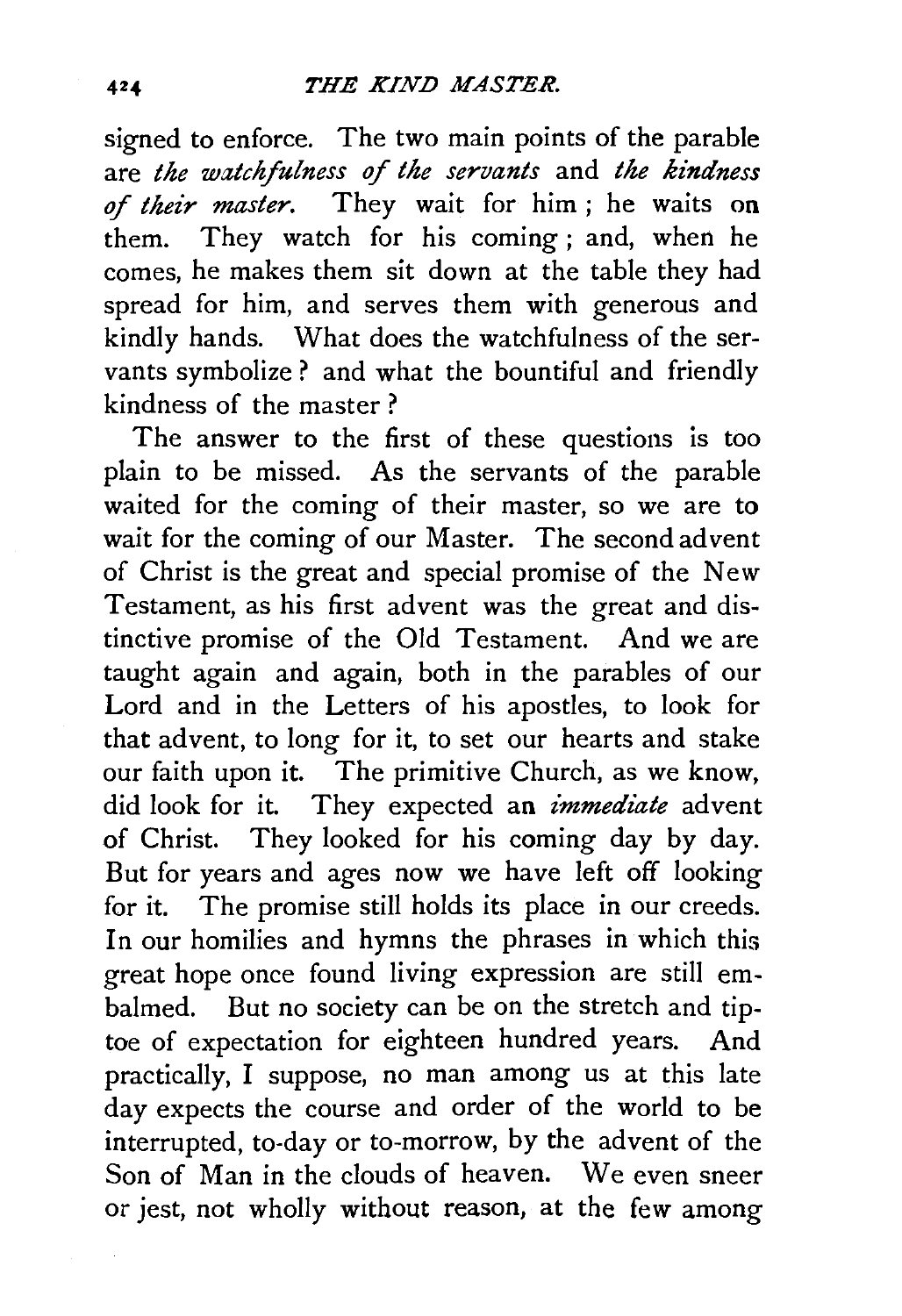us who still profess to expect a literal fulfilment of the promise, and who fix first this date, and then that, as the day of the great assize—especially if we learn that they themselves are entering into contracts and covenants which, on their own hypothesis, stretch beyond the crack of doom.

Their nauseous insincerity is a fair mark for satire ; and this, together with the unconscious or unreflecting insincerity of thousands more who continue to repeat phrases-once alive, but long since dead-concerning the second advent of our Lord, have brought the whole doctrine under a cloud of suspicion : insomuch that men who reason as well as believe-and believe all the more sincerely and deeply because they reason -are apt to avoid all mention, if not all thought, of it. And yet can we, any one of us, doubt that a second advent of the Saviour and Ruler of men *z's* promised in the New Testament? Can we doubt that this is the *great* promise of the New Testament? If not, are we not bound to make it a living reality to our faith, a sustaining hope amid the toils and cares and disappointments of life ? Would it not be wise of us, is it not our duty, before we jest at insincere, or chronological, or too literal interpretations of the promise, to frame some such reasonable conception of it as will make it a real power and a potent factor in our lives ? Are we to give up the great hope which animated and sustained the primitive Church, and that before we have something better to put in its place? *Must* that be a mere dead blank to us which was a centre of vital and quickening force to them ?

I trust not; nay, I trow not. There are many ways in which we may hold the same, and yet a better, hope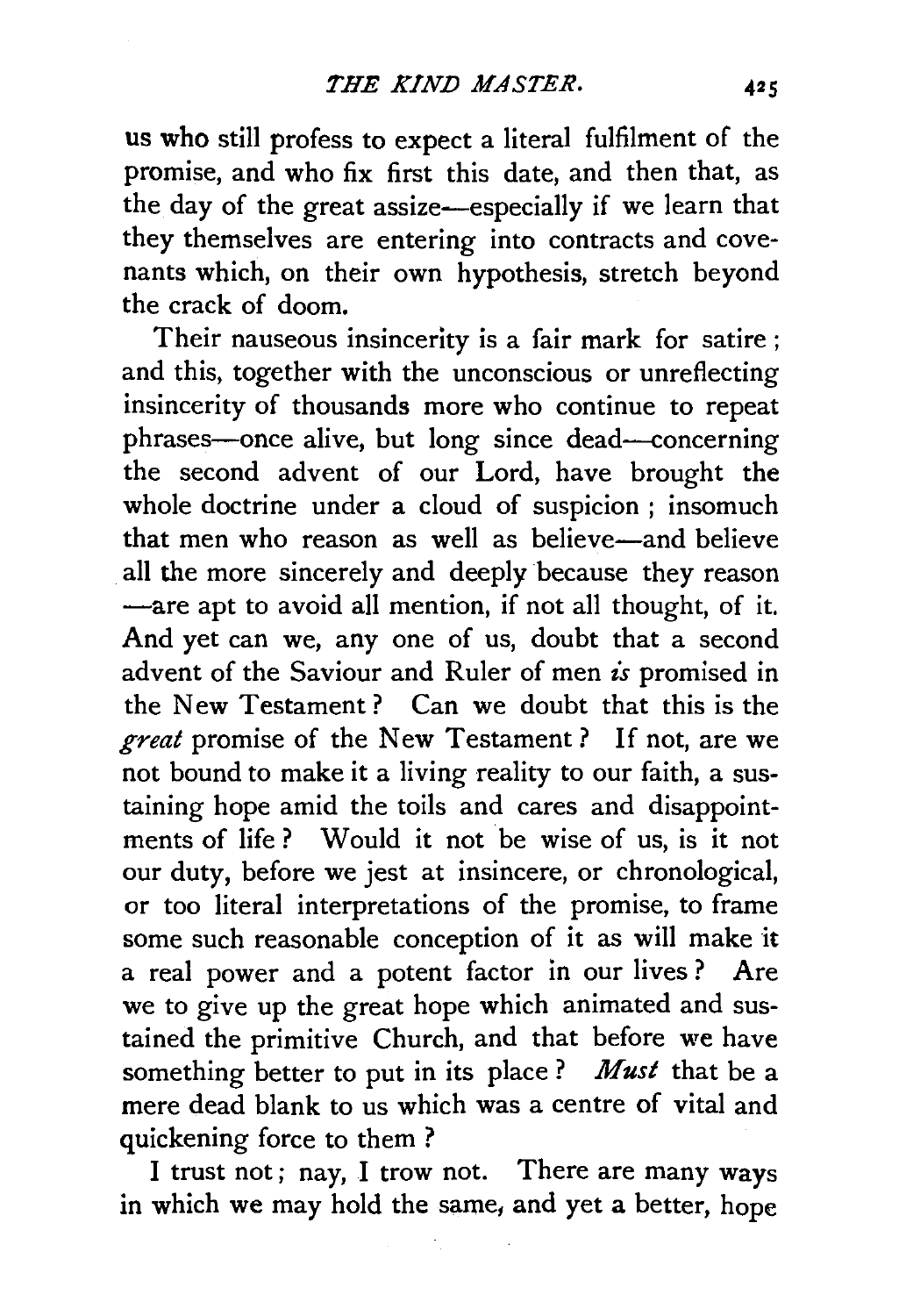with those who went before us. But of these it will be enough for my present purpose if I mention only one; If, then, we take the great promise of the New Testament-the second advent of Christ ; if we divest it of all mere accidents of form and date, and reduce it to its most simple and general terms, what does it come to ? It comes at least to this : that, somewhere in the future, there is to be a better world than this-a world more wisely and happily ordered, a world in which all that is now wrong will be righted, a world of perfect beauty and growing righteousness ; in a word, a world in which He who once suffered for and with all men will really reign in and over all men, his spirit dwelling in them, and raising them towards the true ideal of manhood. And is not that a reasonable hope ? Is it not a great hope? Does it not make a vital difference to us whether or not we entertain it ?

If in this world only we have hope, we are of all creatures most miserable. It is comparatively easy for the few of us who live in comfort, who have been refined by culture and thought till we can see how the shadows of time lend a new intensity and beauty to its lights, and how pain and suffering are a discipline in wisdom and goodness, to think this world a very tolerable one, and to regard human life as a grand and sacred possession. But think what life is to the countless myriads of our race ; think what the world is, and has been, as a whole. Remember how in all ages the vast majority of men have been plagued by toil, by care, by fear, by sordid penury; how they have been crushed under the bloody heels of tyrants who were bound to protect them, maimed and tortured, stultified and coerced, by the very priests who were bound to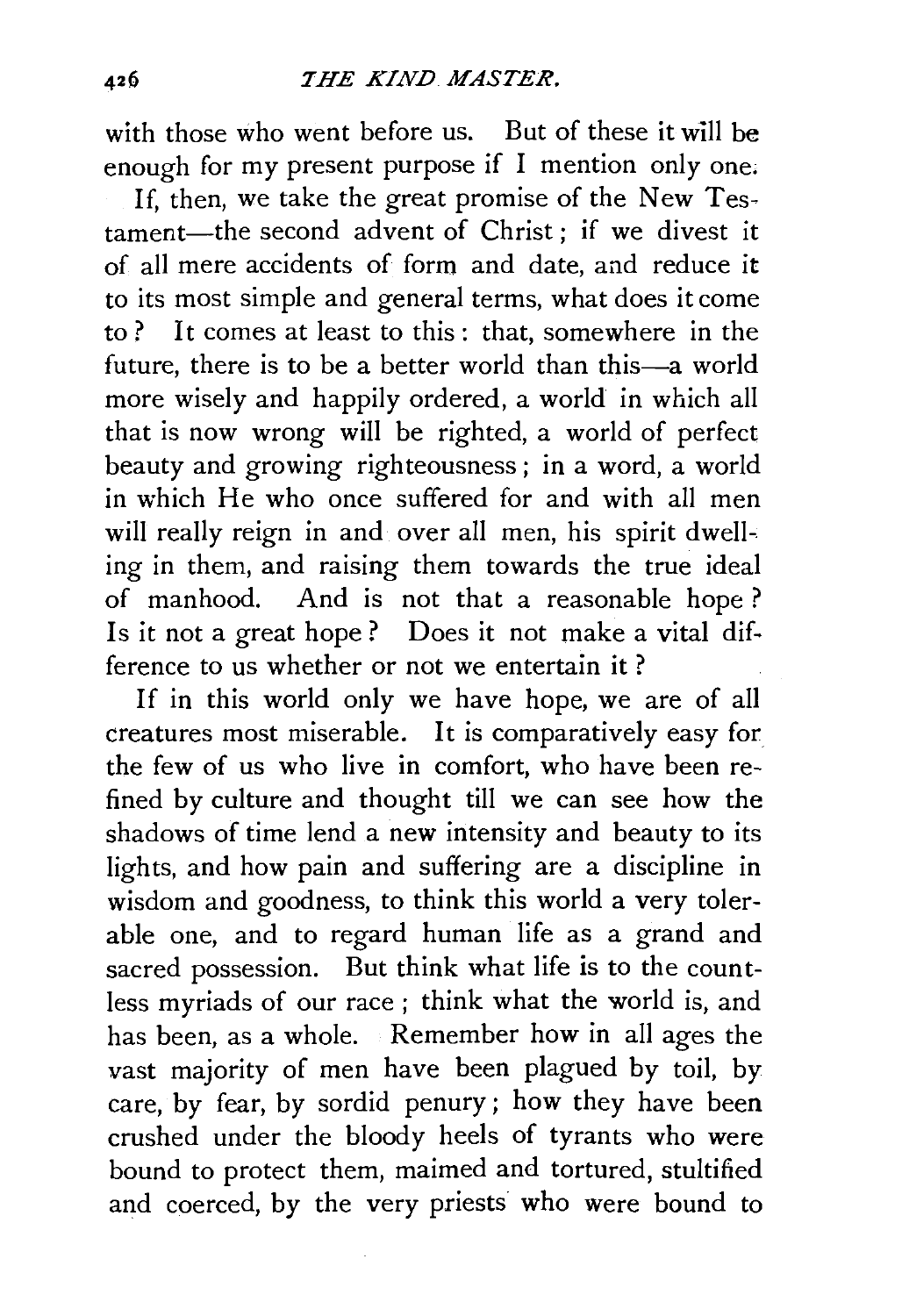enlighten and emancipate them; how they have been decimated and degraded by war, by famine, by disease, by ignorance, by superstition : and who can deny that, if this world be all, then human life, taken as a whole, is the most fatal of blunders, of curses the most terrible ? If the tragedy of human life be pregnant with no Divine purpose, if there be no better time coming, no golden age of righteousness and peace-if, in short, we can no longer believe in the advent and reign of Christ, then surely every thoughtful spectator of this vast tragedy must say, "It were better for men that they had never been born ! "

But if we believe in this great promise, if we cherish this great hope, then can we with patience wait for it. And this is the very posture which our Lord here enjoins. He would have us to be like servants who watch for the coming of their lord, that, when he comes, they may open to him immediately. He would have us believe in, and look for, the advent of a better world, in which all the wrongs of time will be rectified. He would have us sustain ourselves under all the toils and sorrows of our individual lot, and under the still heavier oppressions of the world's lot, by looking forward to that end and purpose of the Lord God Almighty which will vindicate all the ways in which we have been led, and all the painful discipline by which we have been tried and purified and refined. And whosoever holds fast this great hope for himself and for the world at large, he is a true believer in the distinctive promise of the New Testament, viz., the second advent of Christ, and may use with sincerity all the words and ~phrases in which it has been expressed.

But we have still to answer our second question,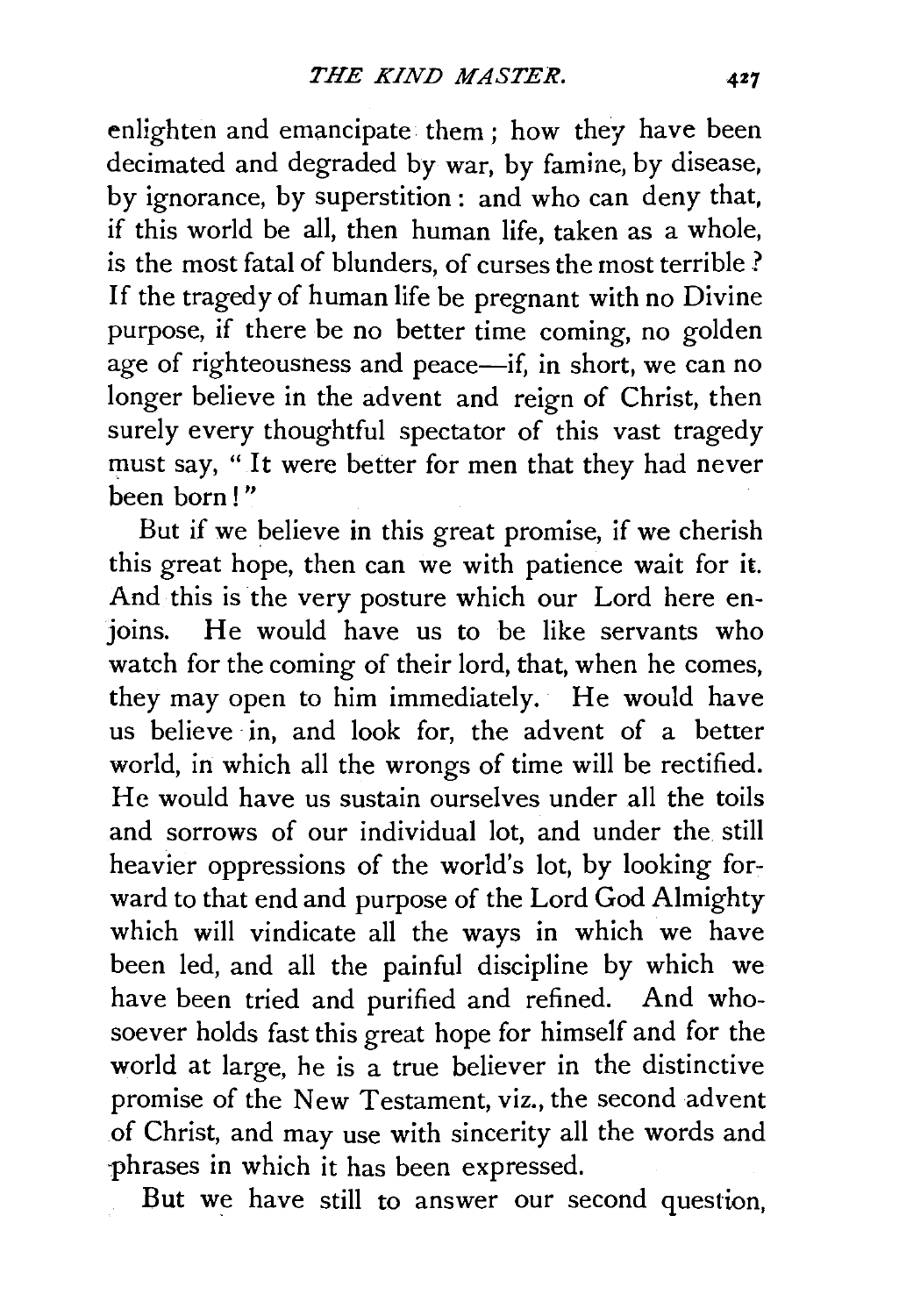viz., What is signified by the friendly and bountiful kindness of the Master in the parable ? He finds his servants girded to wait on him, and he girds himself to wait on them. They have prepared a banquet for him and he bids and invites them to sit down to the very banquet they had prepared. What does *that* mean?

It means, I think, that whatever we have done for God, He will do for us; that, when He reckons with us, we shall receive our own again, and receive it "with usury." It is but a metaphorical expression of that great law of retribution which pervades the whole Bible, but the happier face of which we are too apt to overlook-that whatever a man sows, that shall he also reap, *that,* and all that has come of it.

We know very little of the future life for which Christ has bidden us wait and watch. What we shall be, how He will come, it doth not yet appear. His second advent is as mysterious to *us* as his first advent was to the Jews. But this we know, that, if we cherish the great hope of which I have spoken---the hope of a better life in a bettered world-and live by it, we shall receive according to our deeds, according to our works. Even here Nature gives back to every man what he gives to her-wheat if he sow wheat, barley if he sow barley. But Nature is bountiful as well as just; and, while always yielding to man that which he sows in kind and quality, she also, as a rule, multiplies the seed sown, and gives him back far more than he gave to her. And this rule is to hold throughout our career, in the future no less than in the present life. The Divine reward will be at once equitable and bountiful. If in this present life we have shewn some capacity for serving God in serving our fellows, we may be sure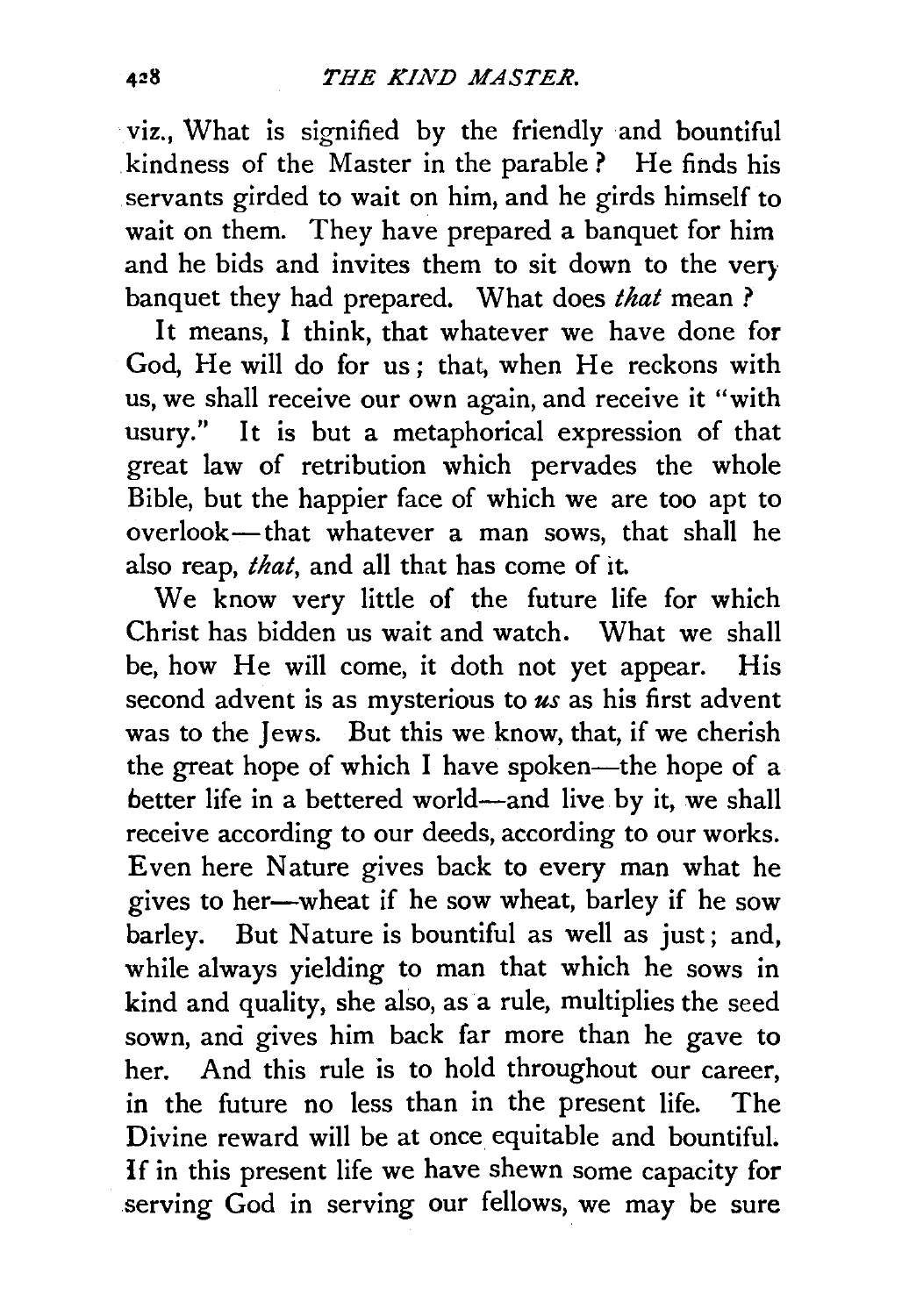that in the life to come we shall receive *the harvest* of our service; we may be sure that God will do for us all that we have done for Him, and a great deal more.

But what, after all, is the best part of a man's reward for a faithful and diligent use of any faculty here *?* It is that his faculty, whatever it may be, is invigorated, developed, refined by use. If, then, I have here used my faculty and opportunity for serving God in serving my fellows, I may hope, I may believe, that hereafter my best reward will be an enlarged faculty of service and ampler opportunities for exercising it. If I love men wisely and sincerely even in this world, I win their love in return, and that is a very sweet and precious reward ; but my great reward is that, by loving them and by receiving their love in return, I learn to love them still more wisely and still more cordially. If I love righteousness here, and pursue it, I find all righteous men and influences on my side, and so get my reward ; but my best reward is that I myself am ever growing in righteousness, in the power of teaching and serving it. If I love truth here, and seek it, I find it, and find that my correspondence with the fact and truth of things brings me manifold advantage ; but still my supreme reward is that my capacity for finding truth and living truth grows by what it feeds upon. And in the world to come the same law holds. If <sup>I</sup> have served the Master. He will serve me; but He will serve me best and most of all by making me a more skilful, faithful, and happy servant.

This is the great law of retribution, the great law of reward, laid down in the Bible from end to end, confirmed by our daily experience in every province of thought, inquiry, action, and illustrated by the parable VOL. VIII. 28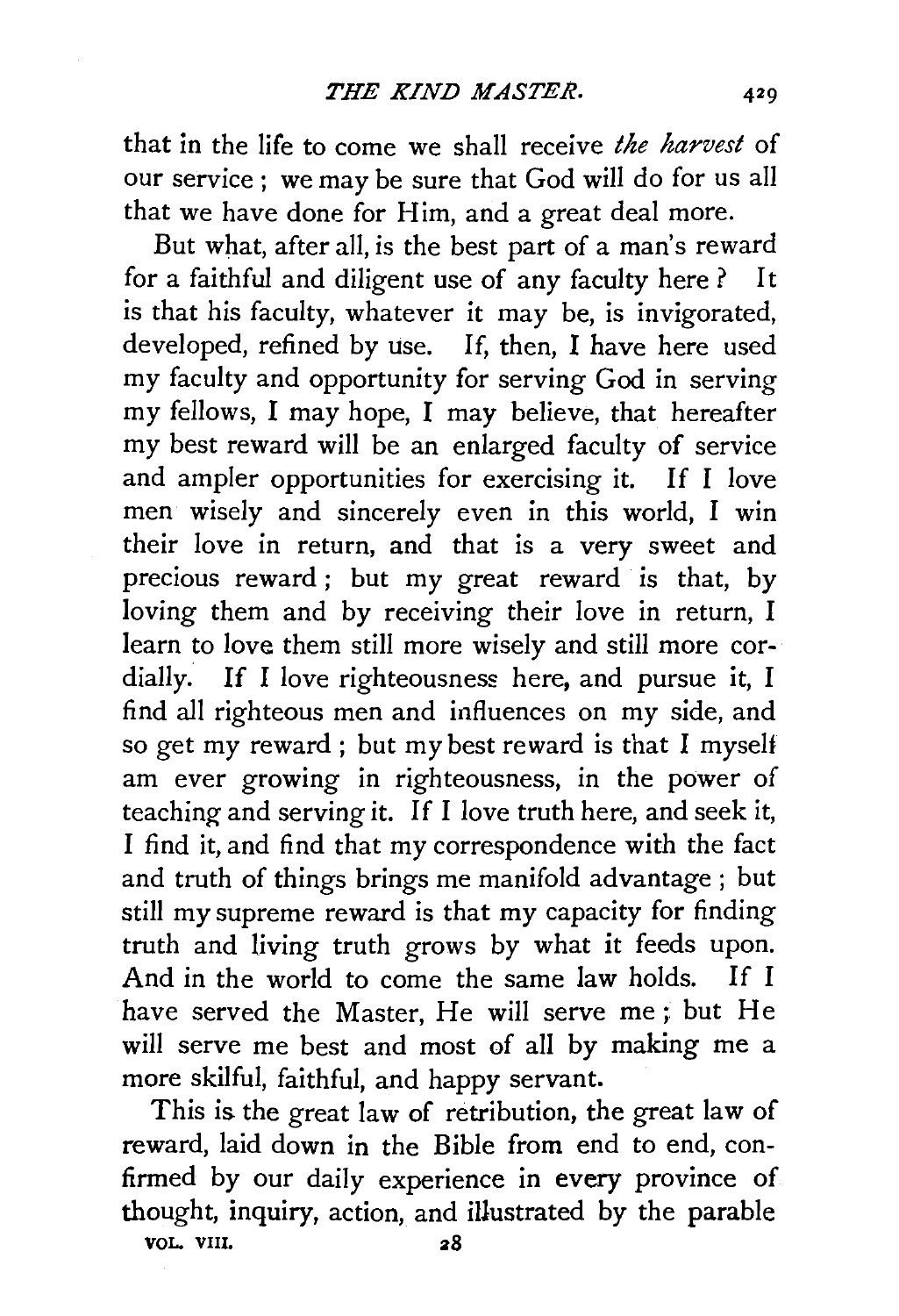before us. And what we need specially to emphasize is this-how reasonable and equitable a law it is, and how it meets and breaks all those objections to the Christian doctrine of a future life which are so rife just now on the lips and pens of men who, with all their excellences and powers, have not been at the pains of studying the Biblical records for themselves. We are told that the heaven we expect is an arbitrary and capricious reward, out of all proportion to the scale of our previous life, for which we have done little or nothing to prepare ourselves, and having little or no relation to the character we have formed in ourselves, to the capacities and moral qualities we have cherished and developed as we passed through the hours of time. We are charged with "other-worldliness," and are told that our very hope of reward, our hope that Christ will come in glory to glorify Himself in them that love Him, is selfish and base; that we ought to love virtue, truth, righteousness, for their own sake, and not for any gain we hope to get thereby. But if we hold the Christian hope as defined by Christ Himself, and by the whole teaching of Scripture, what room is there for such objections and taunts as these? If I believe that I shall reap hereafter what I have sown here and now; if I believe that, because I have loved God and man here, He will reward me hereafter with a larger capacity for serving them, is there anything degrading, is there any "eternity of the tabor" in such a reward as that? Is there anything arbitrary in such a reward as that, or anything unreasonable, or selfish, or base, in my hope that I may receive it ? On the contrary, is it not most reasonable, is it not in accordance with the most scientific interpretation of the facts of observation and